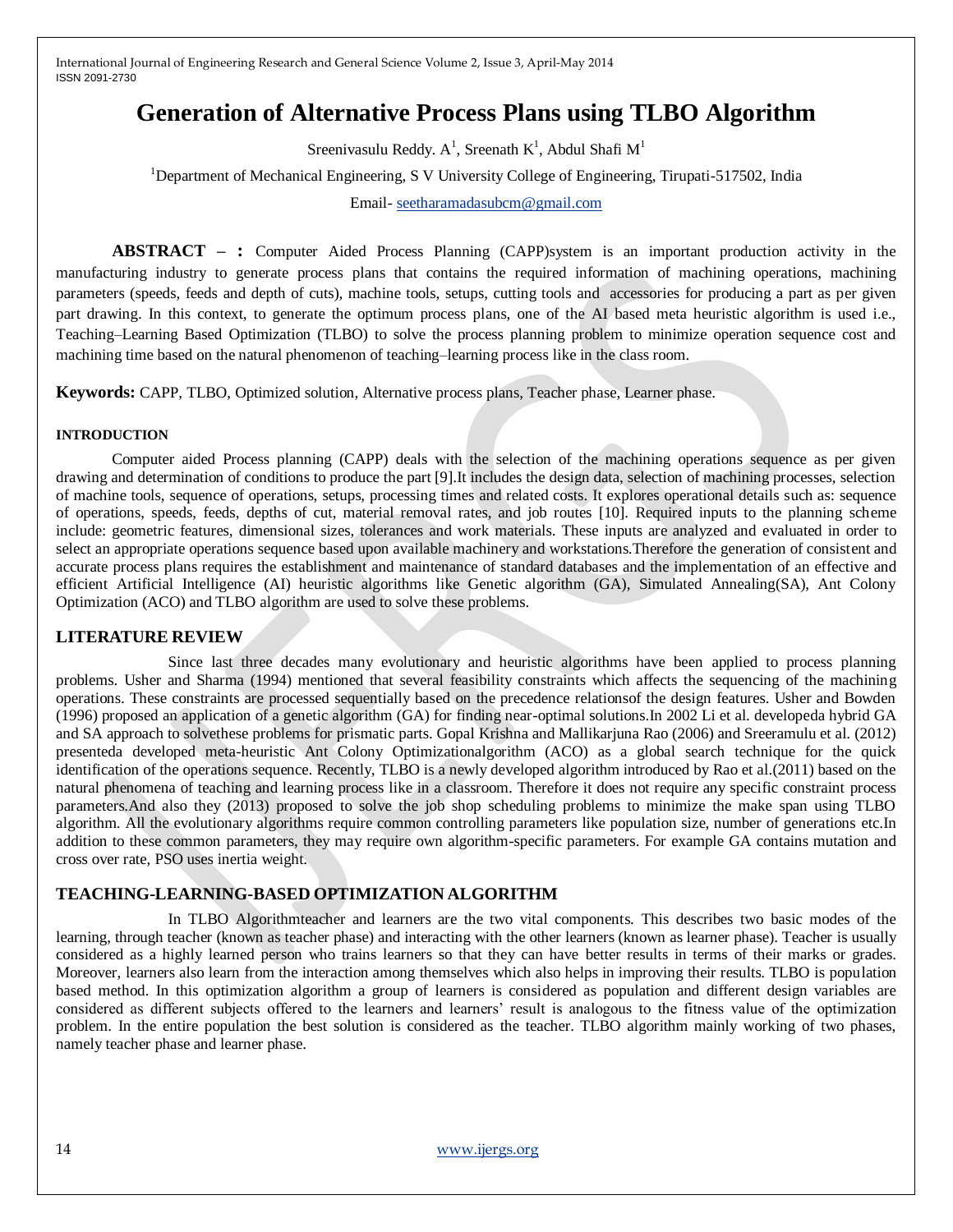#### **Teacher Phase**

Teacher phase is the first phase of TLBO algorithm. In this phase teacher will try to improve mean of class.A good teacher is one who brings his or her learners up to his or her level in terms of knowledge. But in practice this is not possible and a teacher can only move the mean of a class up to some extent depending on the capability of the class. This follows a random process depending on many factors. Generate the random population according to the population size and number of generations [6].

Calculate the mean of the population, which will give the mean for the particular subject as  $M, D = [m1, m2, \dots, mD]$ . The best solution willact as a teacher for that iteration Xteacher =  $Xf(X)$ =min.The teacher will try to shift the mean from MD towards X teacher which will act as a new mean for the iteration. So,Mnew, D =X teacher D.

The difference between two meansis expressed as

Difference  $D = r_i (Mnew, D-TFMD)$  (1)

Where,  $r_i$  is the random number in the range [0, 1], the value of Teaching Factor (TF) is considered 1 or 2. The obtained difference is added to the current solution to update its values using

 $X new, D = X old, D + Difference D.$  (2)

Accept Xnew if itgives better function value.

#### **Learner Phase**

A learner interacts randomly with other learners for enhancing his or her knowledge [4]. Randomly select two learners Xi and

Xj.

 $X'$ new,D=  $X$ old,D+  $r_i(X_i-X_j)$  if  $f(X_i) < f(X_j)$  $X'$ new,D=  $X$ old,D+  $r_i(X_i - X_i)$  if  $f(X_i) > f(X_i)$ 

Termination criterion: Stop if the maximum generation number is achieved; otherwise repeat from Step Teacher phase.

## **PROCESS PLANNING METHODOLOGY**

In this algorithm the operation sequences are considered as learners and operations acts as subjects. The operation sequences are generated randomly according to the procedure of the algorithm. Calculate the time and cost for the generated sequences and identify the best teacher. In teacher phase update the solutions (from "equation 2") and again calculate the time and cost. The flow chart of the TLBO Algorithm is as shown in figure 3.

The operation sequences aregeneratedto develop a feasible and optimal sequenceof operations for a part based on the technical requirements, including part specifications in the design, the givenmanufacturing resources, and certain objectives related to cost or time. The following formulas are used to calculate total time and manufacturing costs [8].

1. Machine cost (MC), MC is the total costs of the machines used in a process plan and it can be computed as:

Machine cost (MC), MC is the total costs of the machines used in a process plan and MC = 
$$
\sum_{i=1}^{n} (Machine [Oper[i].Mac_id].Cost * machinery time of Oper[i])
$$

Where Oper (i) = operation I, MCI is the machine cost index for the machine and Mac-id is the machine used for the operations.

2. Tool cost (TC), TC is the total costs of the cutting tools used in a process plan and it can be computed as :

where Oper (i) = operation I, MCT is the machine cost index for the machine and N  
Pool cost (TC), TC is the total costs of the cutting tools used in a process plan and i  

$$
TC = \sum_{i=1}^{n} (Tool[Oper[i].Tool_id].Cost * machinery time of Oper[i])
$$

Where TCI is the tool cost index for the tool and Tool-id is the tool used for the operation.

3. Number of set-up changes (NSC), the number of set-ups (NS) and the set-up cost (SC).

Where TCI is the tool cost index for the tool and Tool-id is the tool used for the operation.  
Number of set-up changes (NSC), the number of set-ups (NS) and the set-up cost (SC).  

$$
NSC = \sum_{i=1}^{n-1} \Omega\Big(\Omega_1\Big(Oper[i].Mac_id, Oper[i+1].Mac_id\Big) \Omega_1\Big(Oper[i].TAD_id, Oper[i+1].TAD_id\Big)\Big)
$$

The correspondence NS and SC can be computed as:

 $NS = 1 + NSC$ 

15 [www.ijergs.org](http://www.ijergs.org/)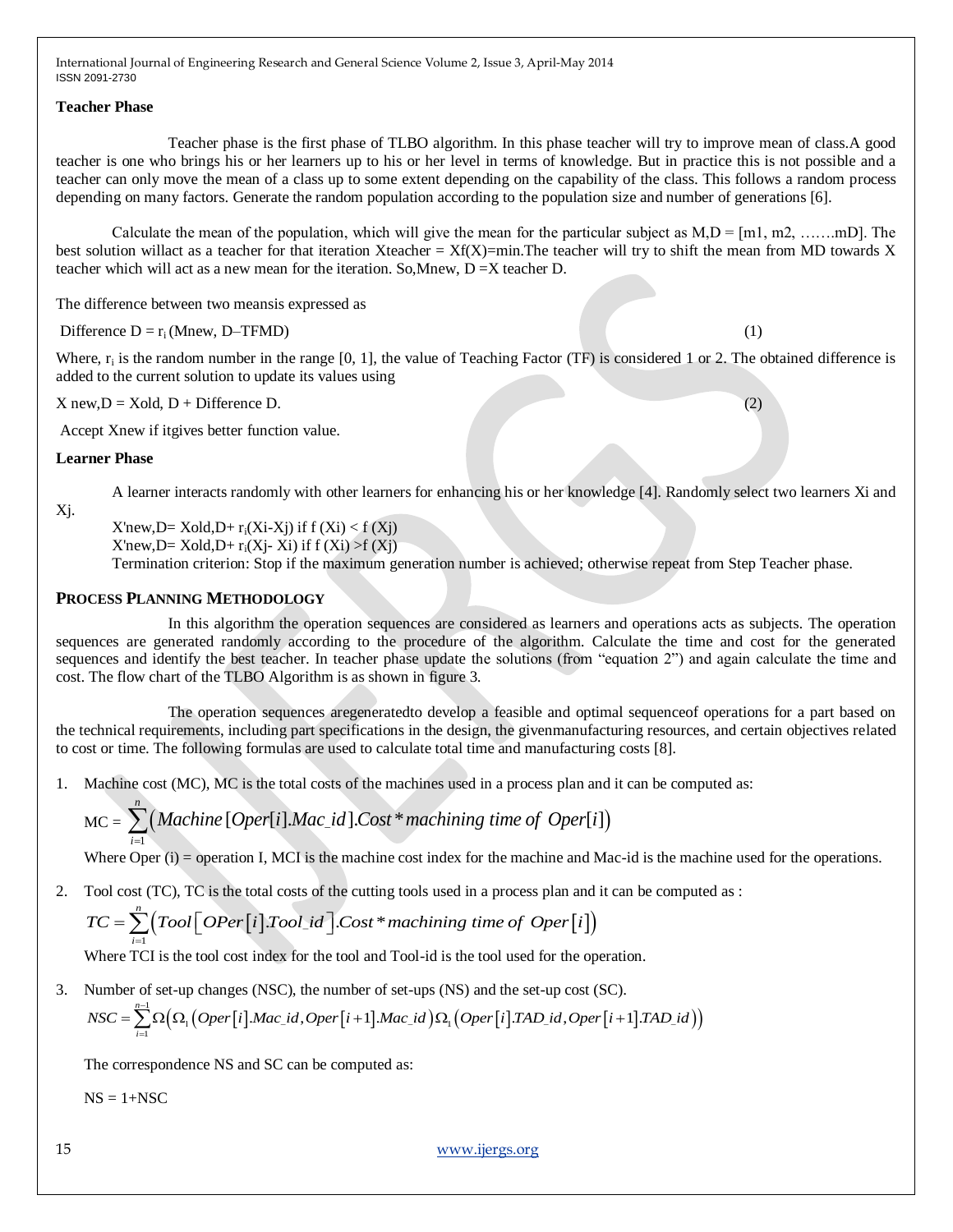ISSN 2091-2730

International Journal of Engineering Research and General Science Volume 2, Issue 3, April-May 2014  
\nISSN 2091-2730  
\n
$$
SC = \sum_{i=1}^{NS} SCI, \text{ Where }\Omega_1(X,Y) = \begin{cases} 1 & X \neq Y \\ 0 & X = Y \end{cases}, \quad \Omega_2(X,Y) = \begin{cases} 1 & X = Y = 0 \\ 0 & otherwise \end{cases}
$$

And SCI is the set – up cost index.

4. Number of Machine Changes (NMC) and Machine Change Cost (MCC), NMC and MCC can be computed as:

$$
NMC = \sum_{i=1}^{n-1} \Omega_i (Oper[i].Max\_id, Oper[i+1].Mac\_id)
$$

$$
MCC = \sum_{i=1}^{NMC} MCCI
$$

Where MCCI is the machine change cost index.

5. Number of Tool Changes (NTC) and Tool Change Cost (TCC) are computed as:

$$
NTC = \sum_{i=1}^{n-1} \Omega_2(\Omega_1(Oper[i].Mac\_id, Oper[i+1].Mac\_id), \Omega_1(Oper[i]. Tool\_id, Oper[i+1]. Tool\_id))
$$

$$
TCC = \sum_{i=1}^{NTC} TCCI
$$

Where TCCI is the tool change cost index.

**6.** Total Weighted Cost (TWC)  $TWC = MC + TC + SC + MCC + TCC$ 

#### **Case study**

In this paper the process plans are generated for a prismatic part drawing based on manufacturing time and related cost. The part details,costs, precedence relations and number of generations are given as input to the algorithm. The output contains the process plans and their costs, machining times, setups. Part drawing details are shown in Fig.1 and Table.1 respectively.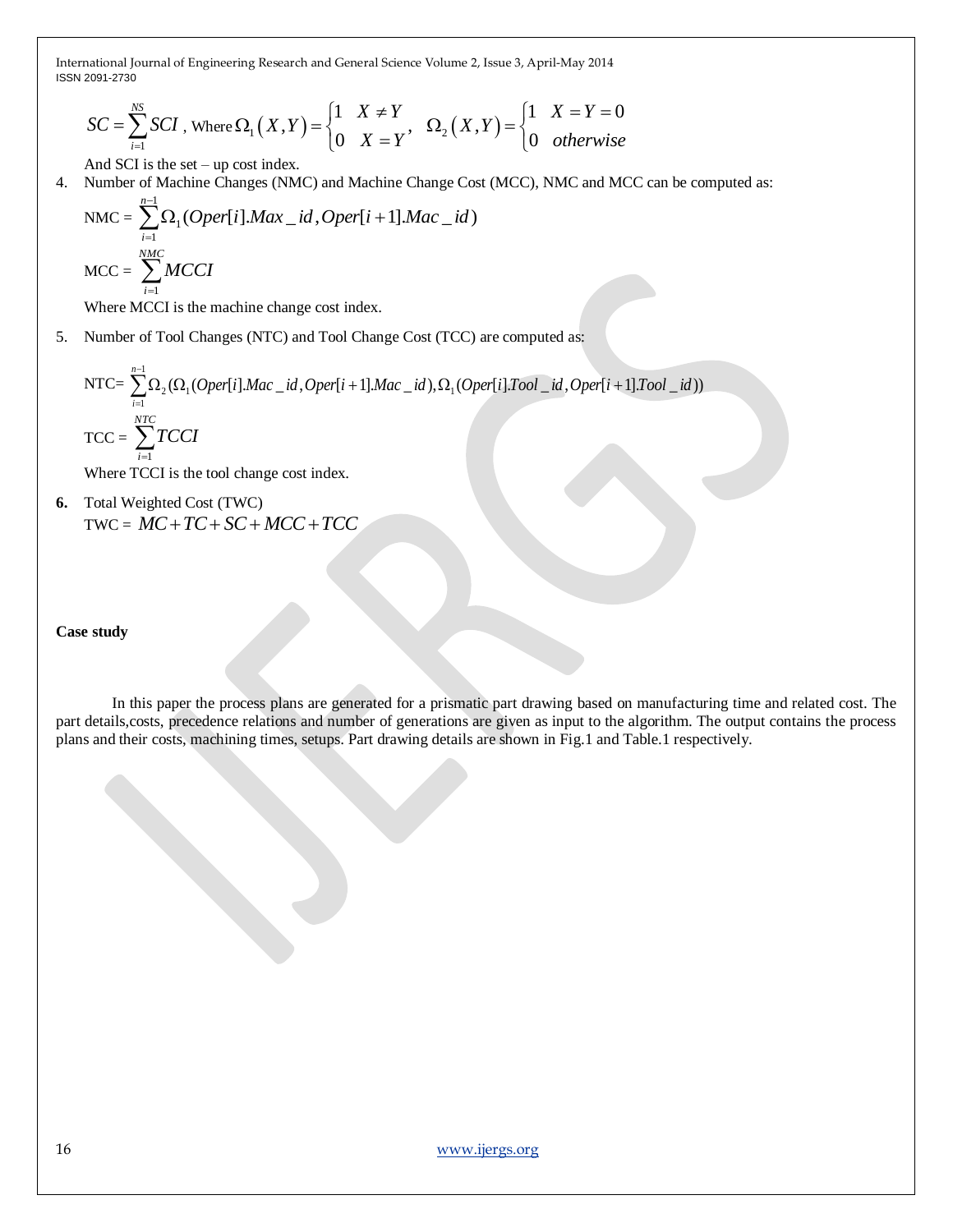



Fig.1. Part Drawing Fig.2. Precedence relation of the part drawing

#### **Operations Information**

| <b>Table.1 Operations information for part drawing</b> |                |                   |                      |  |  |  |  |  |  |
|--------------------------------------------------------|----------------|-------------------|----------------------|--|--|--|--|--|--|
| F ID                                                   | <b>Feature</b> | <b>Operations</b> | <b>Dimensions</b>    |  |  |  |  |  |  |
| 1.                                                     | Surface        | Milling           | $L=150, H=90, W=150$ |  |  |  |  |  |  |
| 2.                                                     | Pocket         | Shaping           | $L=150, H=40, W=35$  |  |  |  |  |  |  |
| 3.                                                     | Pocket         | Shaping           | $L=80, H=40, W=35$   |  |  |  |  |  |  |
| 4.                                                     | Pocket         | Shaping           | $L=150, H=40, W=35$  |  |  |  |  |  |  |
| 5.                                                     | Pocket         | Shaping           | $L=80, H=40, W=35$   |  |  |  |  |  |  |
| 6.                                                     | Hole           | <b>Drilling</b>   | $D=16, H=30$         |  |  |  |  |  |  |
| 7.                                                     | Hole           | Drilling          | $D=16, H=30$         |  |  |  |  |  |  |
| 8.                                                     | Hole           | Drilling          | $D=16, H=30$         |  |  |  |  |  |  |
| 9.                                                     | Hole           | Drilling          | $D=16, H=30$         |  |  |  |  |  |  |
| 10.                                                    | Hole           | <b>Drilling</b>   | $D=16, H=30$         |  |  |  |  |  |  |
| 11.                                                    | Hole           | <b>Drilling</b>   | $D=16, H=30$         |  |  |  |  |  |  |
| 12.                                                    | Hole           | Drilling          | $D=16, H=30$         |  |  |  |  |  |  |
| 13.                                                    | Hole           | Drilling          | $D=16, H=30$         |  |  |  |  |  |  |
| 14.                                                    | Hole           | Drilling          | $D=60, H=11$         |  |  |  |  |  |  |
| 15.                                                    | Hole           | Drilling          | $D=26, H=90$         |  |  |  |  |  |  |

The precedence relations for the part drawing are shown in Fig.2. These precedence relations are generated according to some standard rules. However, the user is allowed to choose the precedence relations according to requirements and available resources.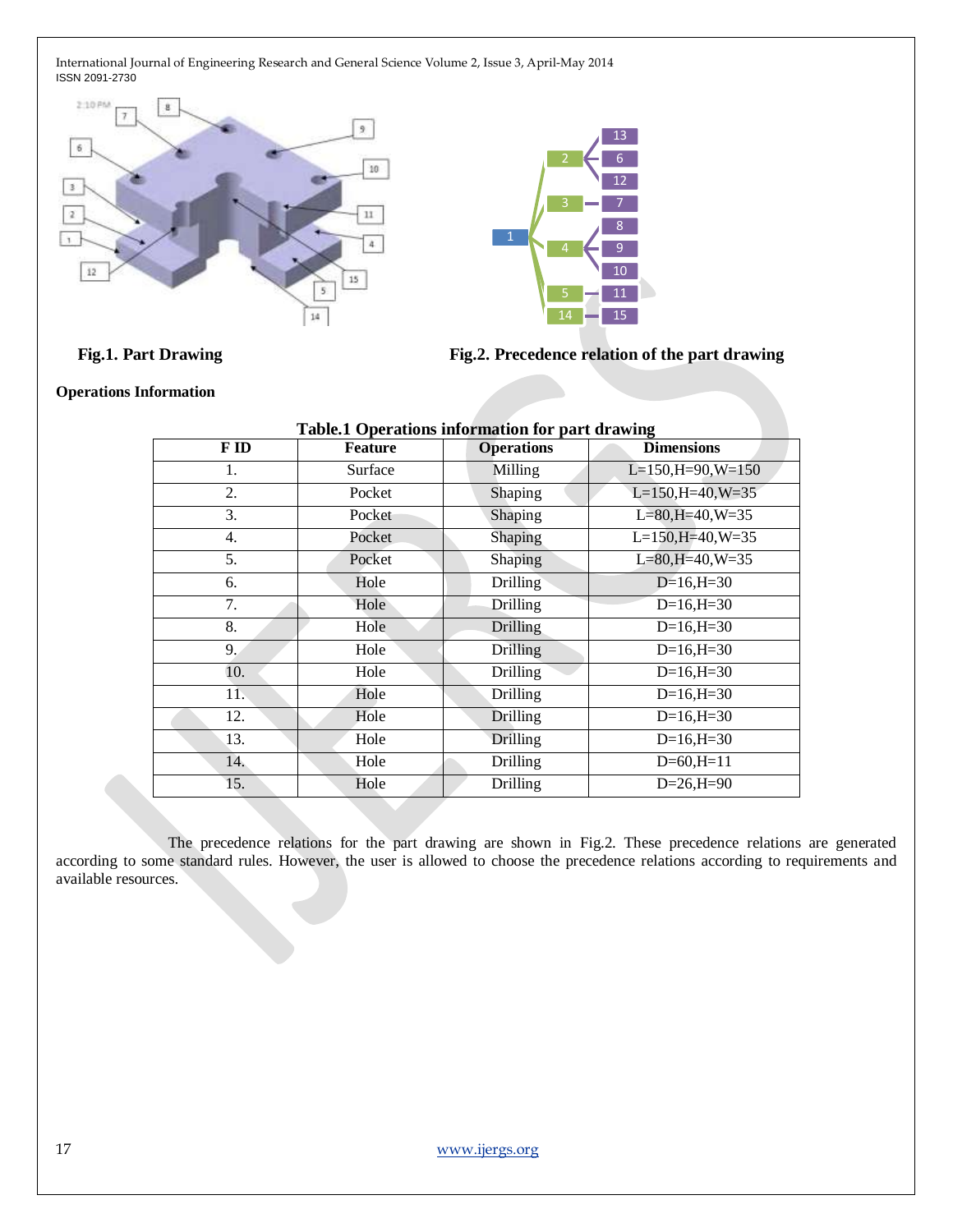

18 [www.ijergs.org](http://www.ijergs.org/)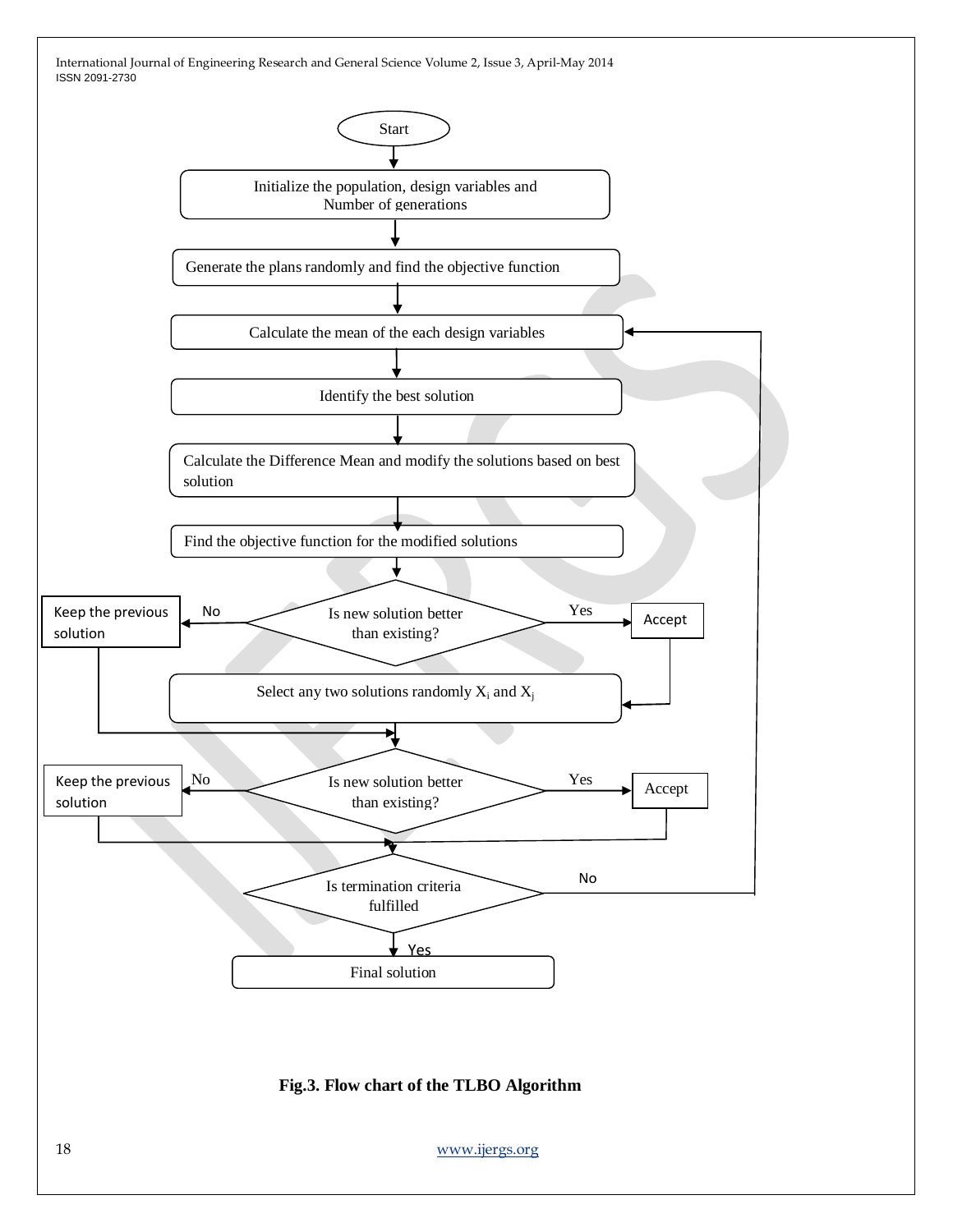# **Table 2: Best two process plans for part drawing**

|                                                   |         | CRITERIAN 1: MINIMUM COST |                |                                                          |               |                           |                 |                   |             |                       |                                  |                       |          |                 |                       |                                     |                                         |
|---------------------------------------------------|---------|---------------------------|----------------|----------------------------------------------------------|---------------|---------------------------|-----------------|-------------------|-------------|-----------------------|----------------------------------|-----------------------|----------|-----------------|-----------------------|-------------------------------------|-----------------------------------------|
| <b>OPERATION ID</b>                               |         | $\overline{2}$            | 3              | 4                                                        | 5             | 14                        | 13              |                   |             | 12                    |                                  |                       |          | 15              |                       | 11                                  | 10                                      |
| <b>OPERATION TYPE</b>                             |         | 10                        | 10             | 10                                                       | 10            |                           |                 |                   |             |                       |                                  |                       |          |                 |                       |                                     |                                         |
| <b>OPERATION NAME</b><br><b>MACHINE ALLOCATED</b> | Milling | Shaping<br>13             | Shaping<br>13  | Shaping<br>13                                            | Shaping<br>13 | Drilling                  | Drilling        | Drilling          | Drilling    | Drilling              | Drilling<br>8                    | Drilling              |          | Drilling        | Drilling              | Drilling                            |                                         |
| <b>TOOL ALLOCATED</b>                             |         | 15                        | 15             | 15                                                       | 15            |                           |                 |                   |             | 4                     | 4                                |                       |          |                 |                       |                                     |                                         |
| <b>SET UP ALLOCATED</b>                           |         | $6 \overline{}$           | 6              | 6                                                        | 6             | 6                         |                 |                   |             | $\mathbf 1$           | $\mathbf{1}$                     |                       | 6        | 6               |                       | 6                                   |                                         |
| COST                                              |         |                           | 558.17         |                                                          |               |                           |                 |                   |             |                       |                                  |                       |          |                 |                       |                                     |                                         |
| <b>TOTAL TIME</b>                                 |         |                           | 389.08         |                                                          |               |                           |                 | <b>TOTAL COST</b> |             |                       | 561.1465                         |                       |          |                 |                       |                                     |                                         |
| <b>NO.OF SETUPCHANGES</b>                         |         |                           |                |                                                          |               |                           |                 |                   |             |                       |                                  |                       |          |                 |                       |                                     |                                         |
| <b>NO. OF TOOL CHANGES</b>                        |         |                           |                |                                                          |               |                           |                 |                   |             |                       |                                  |                       |          |                 |                       |                                     |                                         |
| <b>NO.OF M/C CHANGES</b>                          |         |                           | 11             |                                                          |               |                           |                 |                   |             |                       |                                  |                       |          |                 |                       |                                     |                                         |
| <b>RAW MATERIAL COST</b>                          |         |                           | 2.97675        |                                                          |               |                           |                 |                   |             |                       |                                  |                       |          |                 |                       |                                     |                                         |
|                                                   |         |                           |                |                                                          |               |                           |                 |                   |             |                       |                                  |                       |          |                 |                       |                                     |                                         |
|                                                   |         | CRITERIAN 2: MINIMUM TIME |                |                                                          |               |                           |                 |                   |             |                       |                                  |                       |          |                 |                       |                                     |                                         |
| <b>OPERATION ID</b>                               |         |                           | 3              |                                                          |               | 14                        | 15              |                   |             | 12                    |                                  |                       |          | 10              |                       | 11                                  | 13                                      |
| <b>OPERATION TYPE</b>                             |         | 10                        | 10             | 10                                                       | 10            |                           |                 |                   |             |                       |                                  |                       |          |                 |                       |                                     |                                         |
| <b>OPERATION NAME</b>                             | Milling | Shaping                   | Shaping        | Shaping                                                  | Shaping       | Drilling                  | Drilling        | Drilling          | Drilling    | Drilling              | Drilling                         | Drilling              |          | <b>Drilling</b> | Drilling              | Drilling                            |                                         |
| <b>MACHINE ALLOCATED</b>                          | Δ       | 13                        | 13             | 13                                                       | 13            | 10                        |                 |                   |             | 3                     | 3                                | Э                     | 10       | 8               |                       |                                     | 10                                      |
| <b>TOOL ALLOCATED</b><br><b>SET UP ALLOCATED</b>  | 10      | 16<br>6                   | 16             | 15<br>6                                                  | 15<br>6       | 6                         | 4               |                   |             | 5                     | $\overline{4}$<br>$\overline{1}$ | $\Delta$              |          | 6<br>6          |                       | 5<br>6                              |                                         |
| <b>COST</b>                                       | 6       |                           | 587.57         |                                                          |               |                           |                 |                   |             |                       |                                  |                       |          |                 |                       |                                     |                                         |
| <b>TOTAL TIME</b>                                 |         |                           | 384.08         |                                                          |               |                           |                 | <b>TOTAL COST</b> |             |                       | 590.54675                        |                       |          |                 |                       |                                     |                                         |
| <b>NO.OF SETUPCHANGES</b>                         |         |                           |                |                                                          |               |                           |                 |                   |             |                       |                                  |                       |          |                 |                       |                                     |                                         |
| <b>NO. OF TOOL CHANGES</b>                        |         |                           | 11             |                                                          |               |                           |                 |                   |             |                       |                                  |                       |          |                 |                       |                                     |                                         |
| <b>NO.OF M/C CHANGES</b>                          |         |                           |                |                                                          |               |                           |                 |                   |             |                       |                                  |                       |          |                 |                       |                                     |                                         |
| <b>RAW MATERIAL COST</b>                          |         |                           | 2.97675        |                                                          |               |                           |                 |                   |             |                       |                                  |                       |          |                 |                       |                                     |                                         |
|                                                   |         |                           |                |                                                          |               |                           |                 |                   |             |                       |                                  |                       |          |                 |                       |                                     |                                         |
|                                                   |         |                           |                |                                                          |               |                           |                 |                   |             |                       |                                  |                       |          |                 |                       |                                     |                                         |
|                                                   |         |                           |                | Table.3: Alternative five process plans for part drawing |               |                           |                 |                   |             |                       |                                  |                       |          |                 |                       |                                     |                                         |
|                                                   |         |                           |                |                                                          |               |                           |                 |                   |             |                       |                                  |                       |          |                 |                       |                                     |                                         |
|                                                   |         |                           |                |                                                          |               |                           |                 |                   |             |                       |                                  |                       |          |                 |                       |                                     |                                         |
|                                                   |         |                           |                |                                                          |               |                           |                 |                   |             |                       |                                  |                       |          |                 |                       |                                     |                                         |
| <b>Part No</b>                                    |         | $\overline{2}$            |                |                                                          |               |                           |                 |                   |             |                       |                                  |                       |          |                 |                       |                                     |                                         |
| PLAN1                                             |         |                           |                |                                                          |               |                           |                 |                   |             |                       |                                  |                       |          |                 |                       |                                     |                                         |
| <b>OPERATION ID</b>                               |         | 1                         |                | $\overline{3}$                                           | 5             | 14                        |                 | 13                | 6           | 12                    |                                  | 8                     |          | 9               | 15                    | 11                                  | 10                                      |
| <b>OPERATION NAME</b>                             | Milling | Shaping                   | Shaping        | Shaping                                                  | Shaping       | Drilling                  | Drilling        | <b>Drilling</b>   |             | Drilling              | Drilling                         | Drilling              | Drilling | Drilling        |                       | <b>Drilling</b>                     | Drilling                                |
| <b>MACHINE ALLOCATED</b>                          |         | 4<br>13                   | 13             | 13                                                       | 13            |                           |                 | 8                 |             |                       | 8                                |                       |          |                 |                       |                                     | 8                                       |
| <b>TOOL ALLOCATED</b>                             |         | 9<br>15                   | 15             | 15                                                       | 15            | $\overline{4}$            |                 | 4                 |             | $\overline{4}$        | $\overline{4}$                   | 6                     |          | 5               | 4                     |                                     | 5                                       |
|                                                   |         |                           |                |                                                          |               |                           |                 |                   |             |                       |                                  |                       |          |                 |                       |                                     |                                         |
| <b>SET UP ALLOCATED</b>                           |         | $\overline{2}$<br>6       |                | 6<br>6                                                   | 6             | 6                         |                 |                   |             |                       | $\mathbf{1}$                     | 6                     |          | 6               | 6                     | 6                                   | 6                                       |
| <b>OPERATION TIME</b>                             | 1111.33 | 493.92                    | 263.42         | 493.92                                                   | 263.42        | 9.96                      | 74.08           |                   | 74.08       | 74.08                 | 74.08                            | 74.08                 |          | 74.08           | 666.8                 | 74.08                               | 74.08                                   |
| PLAN2                                             |         |                           |                |                                                          |               |                           |                 |                   |             |                       |                                  |                       |          |                 |                       |                                     |                                         |
| <b>OPERATION ID</b>                               |         |                           |                | 3<br>4                                                   |               | 14                        |                 | 13                | 6           | 12                    | 15                               | 8                     |          | 9               | 10                    | 11                                  | 7                                       |
| <b>OPERATION NAME</b>                             | Milling | Shaping                   | Shaping        | Shaping                                                  | Shaping       | Drilling                  | Drilling        | Drilling          |             | Drilling              | Drilling                         | Drilling              | Drilling | Drilling        |                       | Drilling                            | Drilling                                |
| <b>MACHINE ALLOCATED</b>                          |         | 13                        | 13             | 13                                                       | 13            | 3                         |                 | 10                | 10          | 8                     | 8                                |                       |          |                 |                       |                                     | 8                                       |
| <b>TOOL ALLOCATED</b>                             | 10      | 16                        | 16             | 15                                                       | 15            | 7                         |                 | 4                 |             | 6                     | 6                                |                       |          | 4               | 7                     |                                     | 5                                       |
| <b>SET UP ALLOCATED</b>                           |         | 6<br>6                    |                | 6<br>6                                                   | 6             | 6                         |                 | 6                 | 6           | 6                     | $\mathbf{1}$                     |                       |          | 6               | 6                     | 6                                   | $\mathbf{1}$                            |
| <b>OPERATION TIME</b>                             | 1111.33 | 493.92                    | 263.42         | 493.92                                                   | 263.42        | 9.96                      | 74.08           |                   | 74.08       | 74.08                 | 666.8                            | 74.08                 |          | 74.08           | 74.08                 | 74.08                               | 74.08                                   |
|                                                   |         |                           |                |                                                          |               |                           |                 |                   |             |                       |                                  |                       |          |                 |                       |                                     |                                         |
| PLAN3                                             |         |                           |                |                                                          |               |                           |                 |                   |             |                       |                                  |                       |          |                 |                       |                                     |                                         |
| <b>OPERATION ID</b>                               |         | 1                         |                | $\overline{3}$<br>4                                      |               | 14                        |                 | 15                | 6           | 12                    | 7                                |                       |          | 9               | 10                    | 11                                  | 13                                      |
| <b>OPERATION NAME</b>                             | Milling | Shaping                   |                | Shaping Shaping Shaping Drilling Drilling Drilling       |               |                           |                 |                   |             |                       | Drilling Drilling                | Drilling              |          |                 |                       | Drilling Drilling Drilling Drilling |                                         |
| <b>MACHINE ALLOCATED</b>                          |         | $\overline{4}$<br>13      | 13             | 13                                                       | 13            | 10                        |                 | 7                 | 3           | 3                     | 3                                | 3                     |          | 10              | 8                     | 8                                   | 10                                      |
| <b>TOOL ALLOCATED</b>                             | 10      | 16                        | 16             | 15                                                       | 15            | 6                         |                 | $\overline{4}$    |             | 5                     | 4                                | 4                     |          | $\overline{4}$  | 6                     |                                     | $\overline{7}$                          |
| <b>SET UP ALLOCATED</b>                           |         | $6 \overline{6}$<br>6     |                | 6<br>6                                                   | 6             | 6                         |                 | 6                 |             | $\mathbf{1}$          | 1                                | 6                     |          | 6               | 6                     |                                     | $1\,$                                   |
| <b>OPERATION TIME</b>                             | 1111.33 | 493.92                    | 263.42         | 493.92                                                   | 263.42        | 9.96                      | 666.8           |                   | 74.08       | 74.08                 | 74.08                            | 74.08                 |          | 74.08           | 74.08                 | 74.08                               | 74.08                                   |
| PLAN4                                             |         |                           |                |                                                          |               |                           |                 |                   |             |                       |                                  |                       |          |                 |                       |                                     |                                         |
| <b>OPERATION ID</b>                               |         | $\mathbf{1}$              | $\overline{2}$ | $\overline{3}$<br>$\vert$                                | 5             | 14                        |                 | 13                | $6 \mid$    | 12                    | $\overline{7}$                   | 8 <sup>1</sup>        |          | $\overline{9}$  | 10                    | 15                                  | 11                                      |
| <b>OPERATION NAME</b>                             | Milling | Shaping                   | <b>Shaping</b> | Shaping                                                  | Shaping       | Drilling                  | Drilling        | Drilling          |             | Drilling              | Drilling                         | Drilling              | Drilling | Drilling        |                       | Drilling                            | Drilling                                |
| <b>MACHINE ALLOCATED</b>                          | 10      | 13                        | 13             | 13                                                       | 13            |                           |                 | 7                 |             | 10                    | 3                                |                       |          | 8               | 3                     | 8                                   | 8                                       |
|                                                   |         |                           |                |                                                          |               |                           |                 |                   |             |                       |                                  |                       |          |                 |                       |                                     | 5                                       |
| <b>TOOL ALLOCATED</b>                             | 12      | 16                        | 15             | 16                                                       | 16            | 4                         |                 | $6 \mid$          | 6           | 6                     | $\overline{4}$                   |                       |          | 6               | 4                     | 5                                   |                                         |
| <b>SET UP ALLOCATED</b>                           |         | $6 \mid$<br>6             |                | $5\overline{)}$<br>5 <sup>1</sup>                        |               | 6                         |                 | $\mathbf{1}$      | $\mathbf 1$ | $\mathbf{1}$          | $\mathbf{1}$                     | $\mathbf{1}$          |          | $\mathbf{1}$    | $\mathbf{1}$          | 6                                   | 6                                       |
| <b>OPERATION TIME</b>                             | 1111.33 | 493.92                    | 263.42         | 493.92                                                   | 263.42        | 9.96                      | 74.08           |                   | 74.08       | 74.08                 | 74.08                            | 74.08                 |          | 74.08           | 74.08                 | 666.8                               | 74.08                                   |
| PLAN5                                             |         |                           |                |                                                          |               |                           |                 |                   |             |                       |                                  |                       |          |                 |                       |                                     |                                         |
| <b>OPERATION ID</b>                               |         | 1                         |                | $\overline{3}$<br>4                                      | 5             | 14                        |                 | 13                | 61          | 12                    |                                  | 8                     |          | 9               | 10                    | 11                                  | 15                                      |
| <b>OPERATION NAME</b>                             | Milling | Shaping                   | Shaping        | Shaping                                                  | Shaping       | Drilling                  | <b>Drilling</b> | Drilling          |             | Drilling              | Drilling                         | <b>Drilling</b>       | Drilling | Drilling        |                       | Drilling                            | Drilling                                |
| <b>MACHINE ALLOCATED</b>                          |         | 13<br>4                   | 13             | 13                                                       | 13            | 9                         |                 | 9                 |             | 9                     | 3                                |                       |          | 7               | 8                     |                                     | 10                                      |
|                                                   |         |                           |                |                                                          |               |                           |                 |                   |             |                       |                                  |                       |          |                 |                       |                                     |                                         |
|                                                   |         |                           |                |                                                          |               |                           |                 |                   |             |                       |                                  |                       |          |                 |                       |                                     |                                         |
| <b>TOOL ALLOCATED</b>                             | 11      | 16                        | 16             | 16                                                       | 16            | $\overline{\mathfrak{z}}$ |                 | $6 \mid$          |             | 6                     | $6 \overline{6}$                 | 4                     |          | 5               | 5                     | 5                                   |                                         |
| <b>SET UP ALLOCATED</b><br><b>OPERATION TIME</b>  | 1111.33 | $6 \mid$<br>6<br>493.92   | 263.42         | 6<br>5<br>493.92                                         | 5<br>263.42   | 6<br>9.96                 | 74.08           | 6                 | 6<br>74.08  | $\mathbf{1}$<br>74.08 | $\mathbf{1}$<br>74.08            | $\mathbf{1}$<br>74.08 |          | 1<br>74.08      | $\mathbf{1}$<br>74.08 | 666.8                               | $\overline{4}$<br>$\mathbf{1}$<br>74.08 |

# 19 [www.ijergs.org](http://www.ijergs.org/)